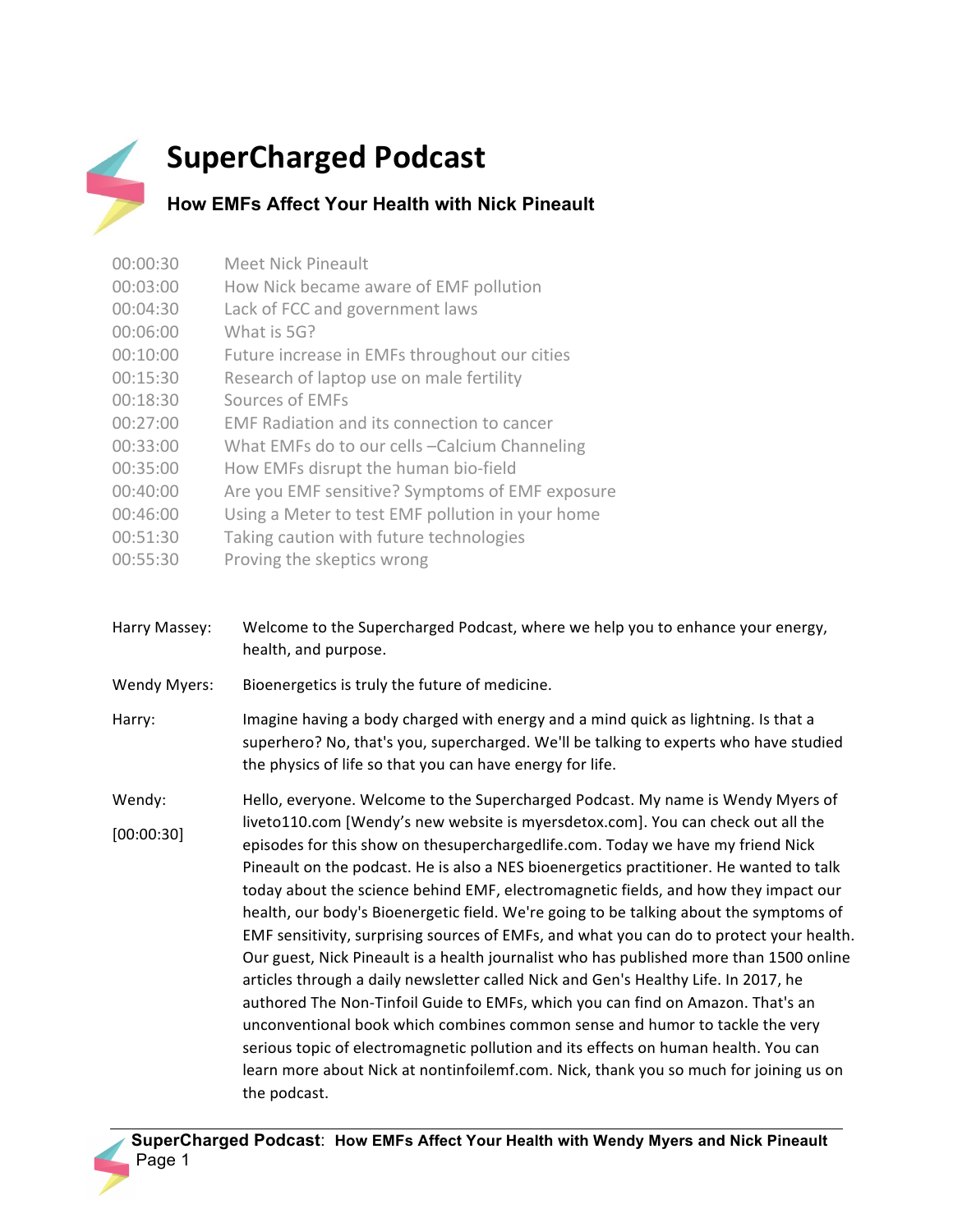- Nick Pineault: My pleasure, Wendy, I'm excited to talk about a lot of scary stuff today. Let's face it.
- Wendy: Yes. So we're going to talk about EMF today, electromagnetic fields, or pollution, EMF pollution. So, why don't you tell the listeners a little bit about yourself and your background.
- Nick: [00:03:00] Sure. So my background is really online health journalism. I've been writing about health for more than five years. My wife Gen, that you met, and I have started a newsletter almost five years ago, through selling eBooks. It became a daily newsletter where I write my thoughts about all sorts of topics. It's called Nick and Gen's Healthy Life. I've just been writing about so many different things in the last years. Diet. I talked about your work a little bit. I talked about what Mercola is doing, Dr. Axe, and all these authorities. Kind of reporting on what everyone else is doing and trying to put that in a way that's digestible, because there's so many websites out there, and so many breakthroughs happening in the last years. Last year I became especially worried. I don't even remember how. It's probably just a calling. I just became very worried about my cellphone. I'm like, "Wait a minute." I started reading these books like Deborah Davis, Disconnect. Then there's Martin Blank, that has a great book, Overpowered, for example. I read a few of them and I realized the extent of the problem. I realized, "Wait a minute, this thing is tested on a mannequin head that's 6'2", made out of foam, and filled with liquid, and it doesn't resemble my brain." So, I'm like, "Well, it doesn't make sense the way they're tested for safety, these cell phones that emit electromagnetic fields, EMFs." So, I realized, "Wait a minute. This might just be the biggest health threat of our time if this is true that they're not tested the way they should be." Then, I just went on a journey reading everything. I think I Googled EMFs and went on YouTube, and kind of listened to everything in the first 100 pages of videos you can find about EMFs. I heard a lot of crazy stuff like people, "Oh, EMFs are like the government trying to mind control us," and like really extreme stuff. Like, "Okay, maybe there's something to it, but I can't verify as a journalist." But other things, other people, especially Deborah Davis and the Environmental Health Trust just report on the science on the topic, the overwhelming science. All the countries around the world that are actually thinking this is serious, and they take action. So, France in 2015, for example, they banned Wi-Fi from nursery schools. They had a bunch of different laws that were voted in 2015 in their parliament. Since then, it's only getting clearer and clearer that France is going to take even more steps towards reducing EMFs. In the meantime, meanwhile in America, the story is very different.
- Wendy: Yeah, in America, where the government has their head buried in the sand. I need to move to Europe, because they're protecting their citizens from food, and glyphosate, and Monsanto, and EMFs. They just are not being bought out. At least not as badly as our government here in the United States.
- Nick: [00:04:30] Yeah, just so that people can understand. Tom Wheeler is the head of the FCC, Federal Communication Commission. He declared that in a press conference a few months ago, when being told, "Are you going to put a halt to 5G, to study health effects? He said, "No. We're not going to study health effects. We're not going to wait for studies. We're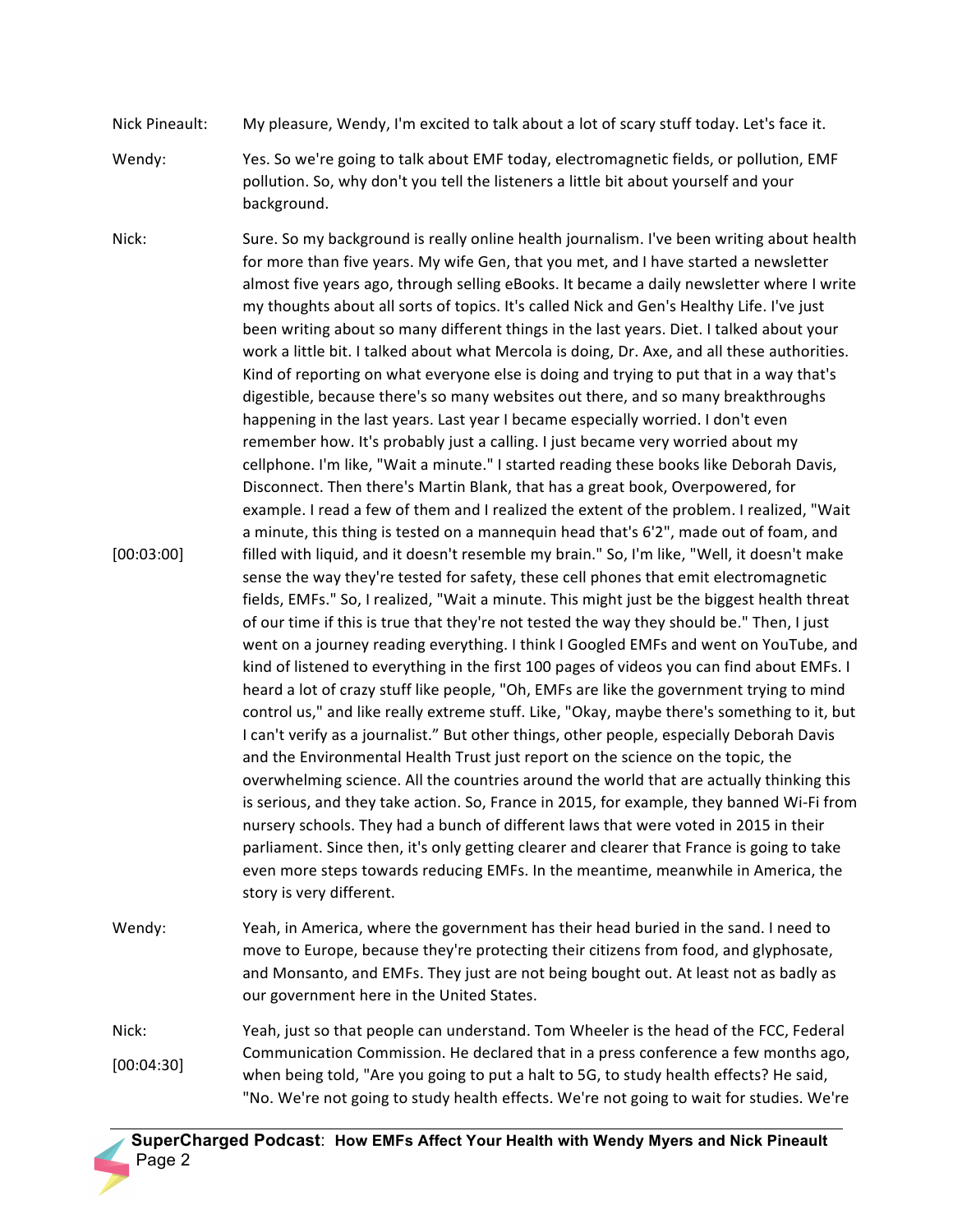going to roll 5G. We don't care." That's what he said in a press conference. He's like, "No, we're going to move forward, because-

Wendy: What is 5G, for anyone listening? What is 5G?

[00:06:00]

Nick: Sure. So let me go back to the start. So, we had, since the first big phones that were the first cell phones where you had to plug them in your car. You had 1G, first generation of signals. Then you had 2G. 3G was when you could start scrolling on the internet. So, early days of Facebook, 2006, 2005. Early days when YouTube came about, 3G was the new technology. It was incredible, and these are third generation antennas that were popping everywhere. Then in 2012 all the telecom companies were like, "Well, 3G could be faster. We need something faster." Because users like you and I, we love HD video. We want super download, super speed. And the people who were selling telephone plans were like, "Users eventually are going to have 20, and 80, 100 gigs of download per month. So, you guys need to figure out a way to have stronger signals." Which means, more EMFs. So, that's 4G, 4th generation. Another name for it that's similar is LTE, long-term evolution. You might see that on your cell phone, LTE or 4G. They pretty much mean the same. So this is what we have right now, as of 2017. Now, the industry, because 2012, I mean, let's face it, it's ages ago when it comes to technology because it evolves so fast. Now they're thinking about 5G. They're like, "Okay, what is the next step in speed? In user demand? How can we have holograms coming out of screens, and super high demand in the number, in the amount of data that users can have? How can we download an HD video, a full-length movie, in six seconds instead of six minutes, for example?" So, that's the kind of speed that they're looking to create with new networks called 5G, the fifth generation. The plan for that is, I don't know if you listened to my talk at the Mindshare Summit in San Diego, but it was about the rollout of 5G. The plan is, "We're going to roll this out everywhere across the US." Even Europe wants to do it, and some people are not cool with that. The plan is to have 5G everywhere by 2020 to 2025. Some people say, "That's unrealistic, it's going to be a bit later." The truth is, it's starting right now. Right now in the US, there are six to eight major cities -- don't quote me on that -- but at least, Austin, Texas downtown has 5G antennas, where they're performing tests. Because, when there's a new technology like 5G, you want to make sure it works properly in a city setting

Wendy: They space these cell phone towers, like isn't it 12 feet apart? I forget how much? Or it's 12 houses apart. I think it's 12 houses apart is what it is.

Nick: Exactly. So that's pretty much every 2 to 12 homes in neighborhoods, there's going to be a small antenna on a pole. First it looks very ugly. But then, near an antenna, EMFs, let's say I'm near my cellphone. This is the antenna, so to speak, so when I create distance from my body, I can reduce these EMFs that are very stressful to my body. If you listen to anything that you, Wendy, publish, or on the Supercharged Podcast. Of if you would look at EH Trust, you'll understand why these signals are harmful to your body. We can get into that a little bit, but if you already know these things, you have to create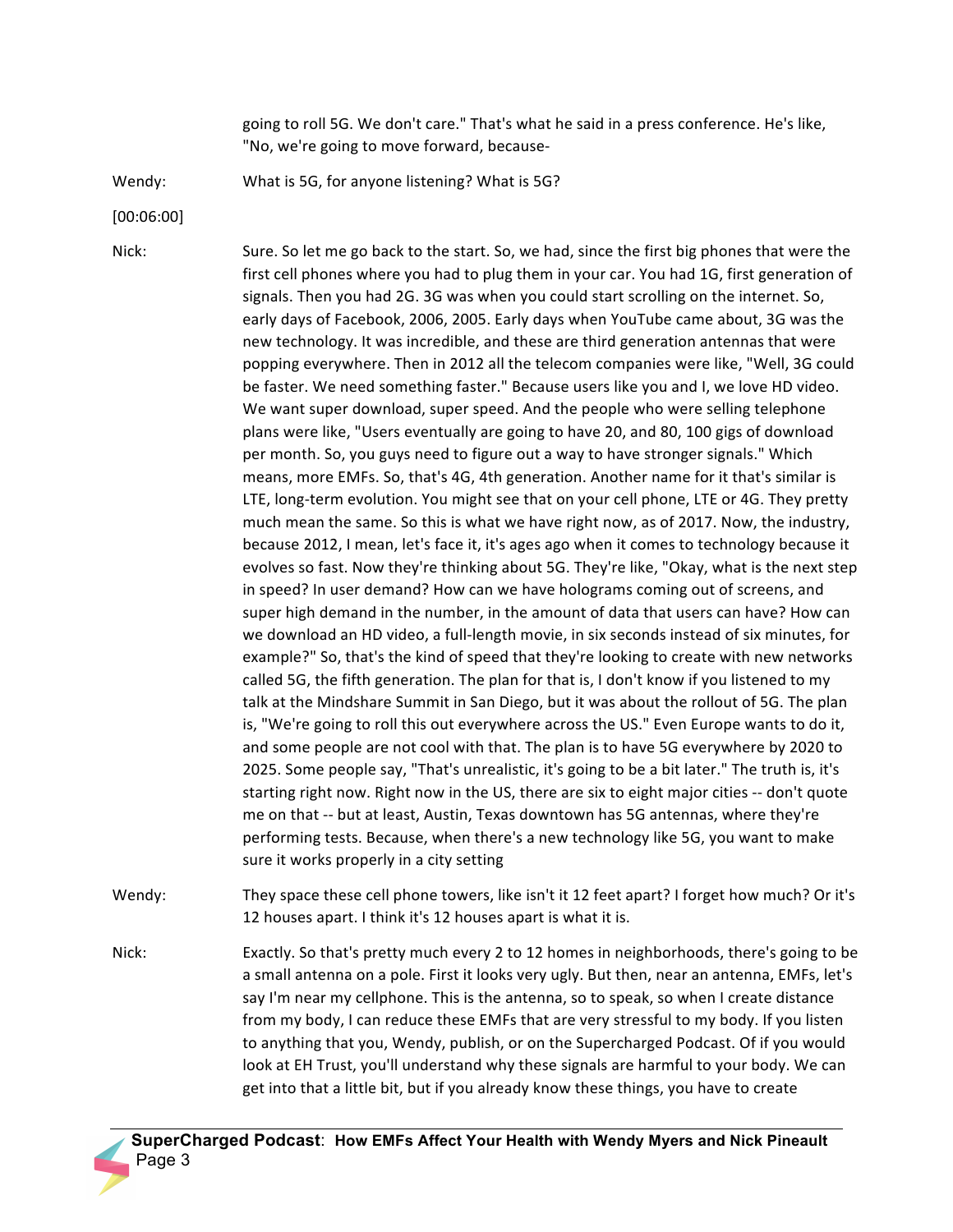## [00:10:00]

distance. But, now were going to put, instead of a couple antennas in the city, we're going to have small cell antennas. This is because, right now, your cellphone uses signals that are in a certain range of frequencies. Just like when it comes to NES, how there are frequencies to your body. These frequencies are in the microwave range. So, essentially, your microwave oven, the way it cooks food is that it emits a signal like 2.4 GHz. It cooks your food. It agitates the particles in your food and it heats it. It's the same signal that's used by your cellphone. The same frequency that's used by your cellphone, and Wi-Fi, and Bluetooth. These are microwaves, right? Obviously, your cellphone is less powerful than a 1000 watts microwave, because you would literally be cooking your head right now. So it's not happening, but it doesn't mean it's not harmful. It does something to your cells. It stresses you out. It can reduce your deep sleep. It can make you anxious, depressed, sap your energy, and et cetera, et cetera. 5G is different though. Just finish on that point, and then I'm going to catch my breath. Millimeter waves is what they'll be using. So, right now, you know a lot of people are afraid to go in the airport scanners, right?

Wendy: Yes, I am.

Nick: So, what I'm going to tell you today will sound very crazy, but I'm actually not afraid of airport scanners, because airport scanners use millimeter waves. Millimeter waves, we go a little bit further down the road towards the very high frequency stuff. So, microwave, and then millimeter wave is, instead of let's say 3 GHz that we use for cellphones, we go up to 10, and 15, and 30, and 60, and up to 300 GHz. So when you go up the GHz range, it's super high speed. You can have lighting fast wireless, but it's super short distance. This is why you have to build a bunch of little antennas all over the place, so it's kind of beaming all directions. You walk around the street with your cellphone, and then you have maybe 12 antennas sending you signals, like finding a position. So, it's super sophisticated. But the amounts of EMFs are going to be off the charts. Now, going back to the airport scanner, get this, the amount of power emitted by an airport scanner is actually in the millimeter waves. So, these millimeter waves that are going to be used by cellphones, and Wi-Fi, and antennas in 5G are actually the thing that people try to avoid at the airport. But, at the airport, I looked at the specs of these machines. It's basically, I think, something like 5000 microwatts per square meter. The unit doesn't mean, let's say 5000 units of radiation. But your cell phone can easily emit 500,000 unit, compared to 500. So the funny thing, or the irony is that people that are super health conscious, like, "Oh, no. Airport scanner, never." Then they use their phone and the expose themselves to thousands of times more radiation than the scanner itself.

Wendy: Yeah, I just didn't want to change it. I'm like, "I don't 100% know. I don't need to go down that rabbit hole. I'm just not going to chance it. I'll take the pat down." But, that's good to know.

Nick: It's kind of crazy. So imagine airport scanners times thousands, and thousands, and thousands, everywhere in the neighborhood. That's 5G for you. Because the mainstream and the people responsible to push a technology, they're either not aware, either putting their head in the sand, either deceiving the public, we can call it a bunch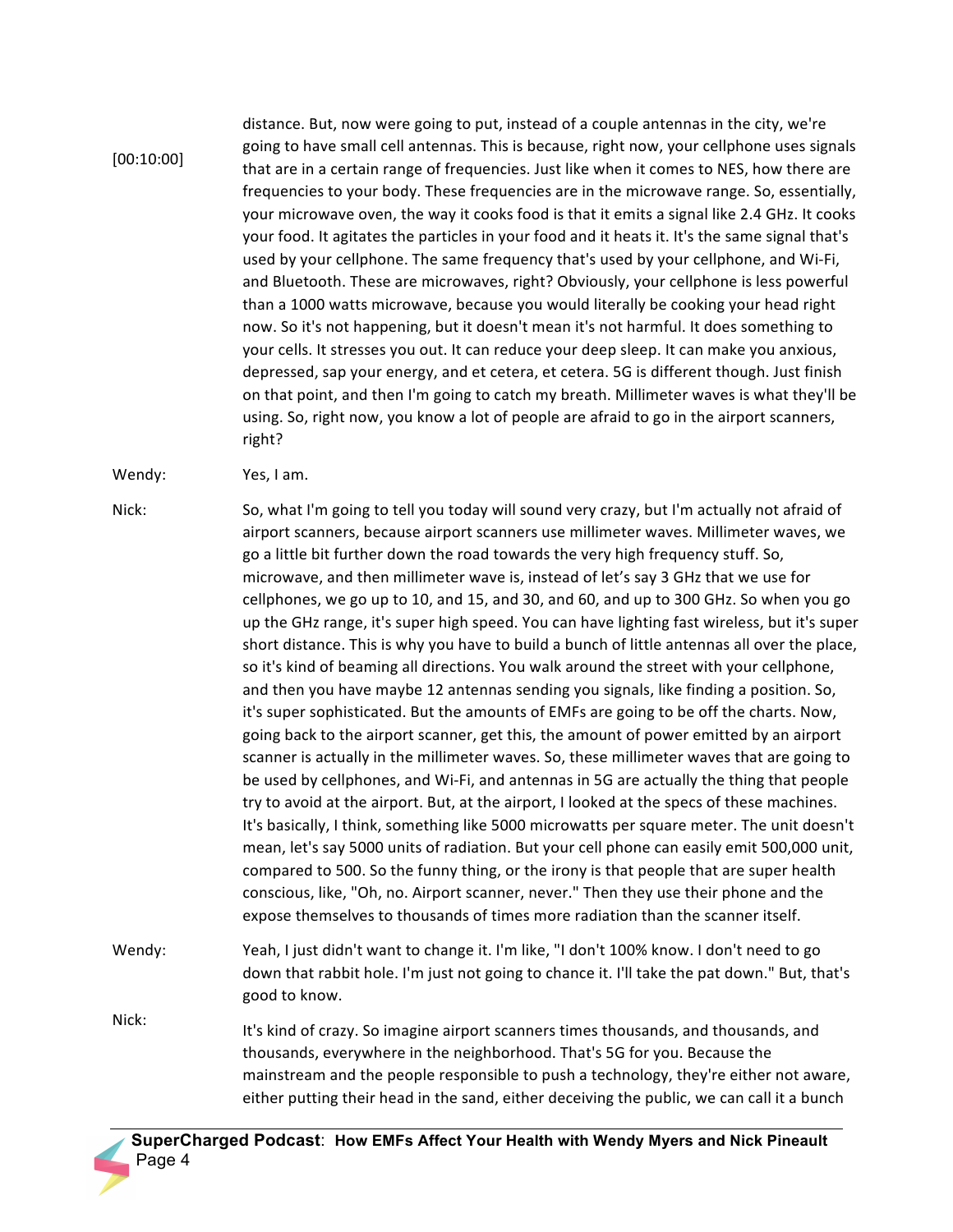of things on a political standpoint. But they don't want to stop for a second, study the health effects, and then develop maybe a 5G that has all these things but that maybe is compatible with the human body. They don't care about that. They have this meme that they keep repeating, "It's safe. Its low-level radiation," and all these things that you'll hear. But the truth is, what we have right now, 4G, is already damaging our health. So 5G, I think, unfortunately, is going to be worse.

Wendy: What are some of the studies on the damaging effects of 4G to our health? Or some of the stuff that you've read that shows some of the health effects of just 4G that have been established right now.

Nick: [00:15:30] Sure, the strongest link when it comes to Wi-Fi radiation is on laptop use on the lap. Which is kind of ironic again, because when they invented the world laptop, it was never actually intended to be on the lap, because I think the first laptop was like 20 pounds, so imagine that. It's like, it's a beast. But, eventually they became lighter and lighter, and people obviously, it's super convenient to be able to work at the airport, or wherever. On the sofa, I see a lot of people using that. But, essentially you have multiple Wi-Fi antennas inside your computer. So, when it's on Wi-Fi, it's blasting towards your reproductive organs. As a man, we know that only 4 hours of laptop use makes 25% of your sperm useless. No motility. So, that's a big marker of longevity and obviously fertility that people are totally losing in 4 hours, or losing 25% of that. So that's very powerful. Then, I looked, I was like, "Okay. Right. That's one study, right? Obviously you're cherry picking." Well, I looked at meta-analysis. Meta-analysis is when scientists will analyze multiple studies. They will choose the high quality studies only, independent, and they will look, for example, at 60 studies at a time and try to conclude, "Okay. When we put all this information together, what is the conclusion? What does this data show?" So, in the last year, since 2009, there's been 6 meta-analysis that I looked at. They looked at a total of 2001 studies on sperm count and EMFs, and that 4G that we have at the moment. Each one concluded that EMFs will break DNA of sperm, impair motility, and all aspects of man fertility. That's a link that's not even to discussion. There's no way you can deny it if you have a scientific mind. I want anyone who's a skeptic and try to make sense of these numbers. Because if 4Gs completely safe, why is that happening to our fertility? This is future generations. It's kind of crazy, right? So, what we don't know is what it's doing to women. I mean, because they have their eggs since day 1, since their birth. And we don't know exactly what it's doing.

Wendy: We can't make new ones.

Nick: No, exactly.

- Wendy: You know, like you guys can. There's a reason, there's a lot of different underlying reasons why fertility is a big problem in the US. [crosstalk 00:17:22] are there. It's bad.
- Nick: It's what, it's half of all couples that are in the age of conceiving, and I think are fairly healthy, that cannot conceive. That's in India, and that's also in America. If it's not 1/2, it's 1/3. But it's a tragedy that people cannot conceive, and then they rely on IVF and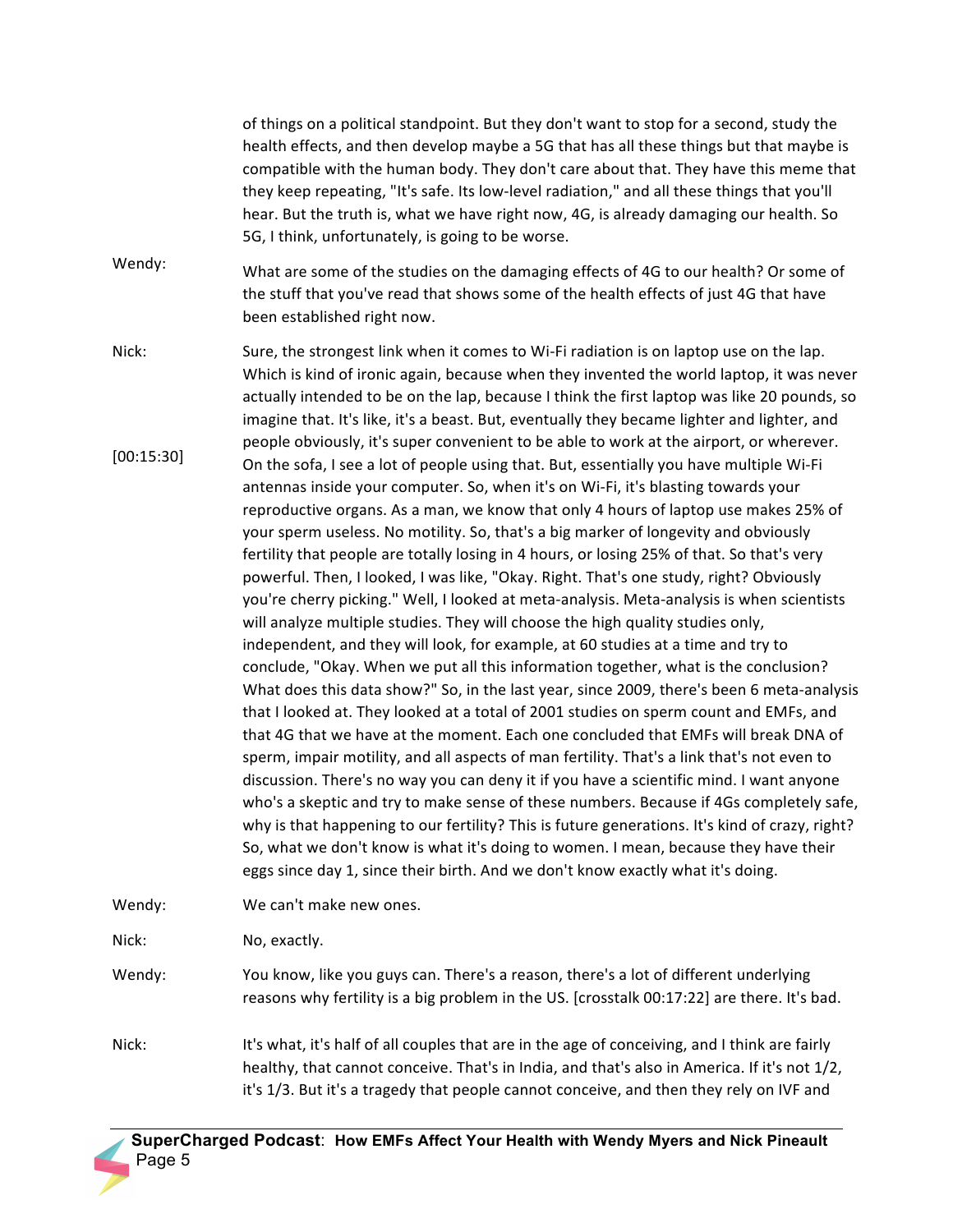other technologies. They pay 50K out of pocket, or crazy things. People will mortgage their homes to have children. You don't have to do that if you find the right causes that destroy your fertility. And among them, I'm not saying this is the sole cause of illness in human beings, that would be silly, but among them is EMF exposure directly to your organs. If it's not laptop use, it could be just keeping a phone in your pocket 24/7 is a huge issue. Or even keeping it by your bedside, because it's constantly emitting towards your body. Even if you don't see a notification, every 6 seconds, maybe faster in some phones, it's connecting to the tower saying, "Hey, I'm here." Each time, it's a little hit to your biology.

- Wendy: [00:18:30] Yes. So let's talk about the sources of EMF, for people that may not be totally familiar with EMFs. What it is, what it does, or what it does to us. What are the different sources that people may not be aware of? I know a lot of people here listening, they're charging their phone by their bed when they sleep. They don't put it on Wi-Fi. They have the little phones, we're all addicted to our phones. They're next to our heads when we're sleeping. You're not putting it on Wi-Fi or turning it off. Tell us all the little sources, maybe some tips and tricks about things people are doing to harm their health
- Nick: Sure, so number one I told you about is the phone. Obviously, this is number one source of EMFs period, because it's closest to your body. It's also the one you can actually turn off. You have the control. If it's your neighbor on a subway train, it's not like you can go to that person, "Hey, your EMFing me, and kind of second hand smoking me." Not yet. It's not accepted in society and there's no policemen that will tell that you're right if you tell your neighbor to shut down their Wi-Fi router. In the meantime, you have to focus on your own stuff. Your own devices. Tablets, and cellphones, and laptops would be my first thing. So you create distance when you use a phone. Instead of using it here, you can use the earbuds and create one to two foot distance. You reduce problems by 95% right there. When it comes to your home, it's your Wi-Fi router, honestly. In a perfect world, we would just disregard Wi-Fi, go wired, have a 75 foot Ethernet cable that's going all the other way of the apartment, and that's one way to go, to actually have wired internet. It's a possibility. If you don't want that, if it's not convenient, and you're like, "well, one step at a time," one thing you can do and you should do is turn it off at night. So, at least, your cells and your melatonin production, your entire biology will go, "Oh. Okay." A little bit of relief from all this outside environment.

Maybe your office is super high in EMFs, maybe your grocery store is because now they have free wife, while you, I don't know, you have the app of whatever, Whole Foods. Everyone's developing apps. Like everyone is telling you to add more EMFs to your life, so you might as well have lower and lower EMFs inside your own home. Where you place your Wi-Fi router is critical because this is number one source. I saw some people that didn't know better, and they placed it under their bed. Because they're like, "Well, there's a plug there." The tech guy was like, "Okay, guys. Let's install it there." They have super high connectivity, but they're essentially sleeping right next to a cellphone tower. A miniature cellphone tower. It's horrible. They wonder, "Well, it's been two years now, and we're so exhausted. Our sleep is crappy." Well guys, you have something that's proven by more than 80 studies to reduce melatonin and create adrenaline spikes, and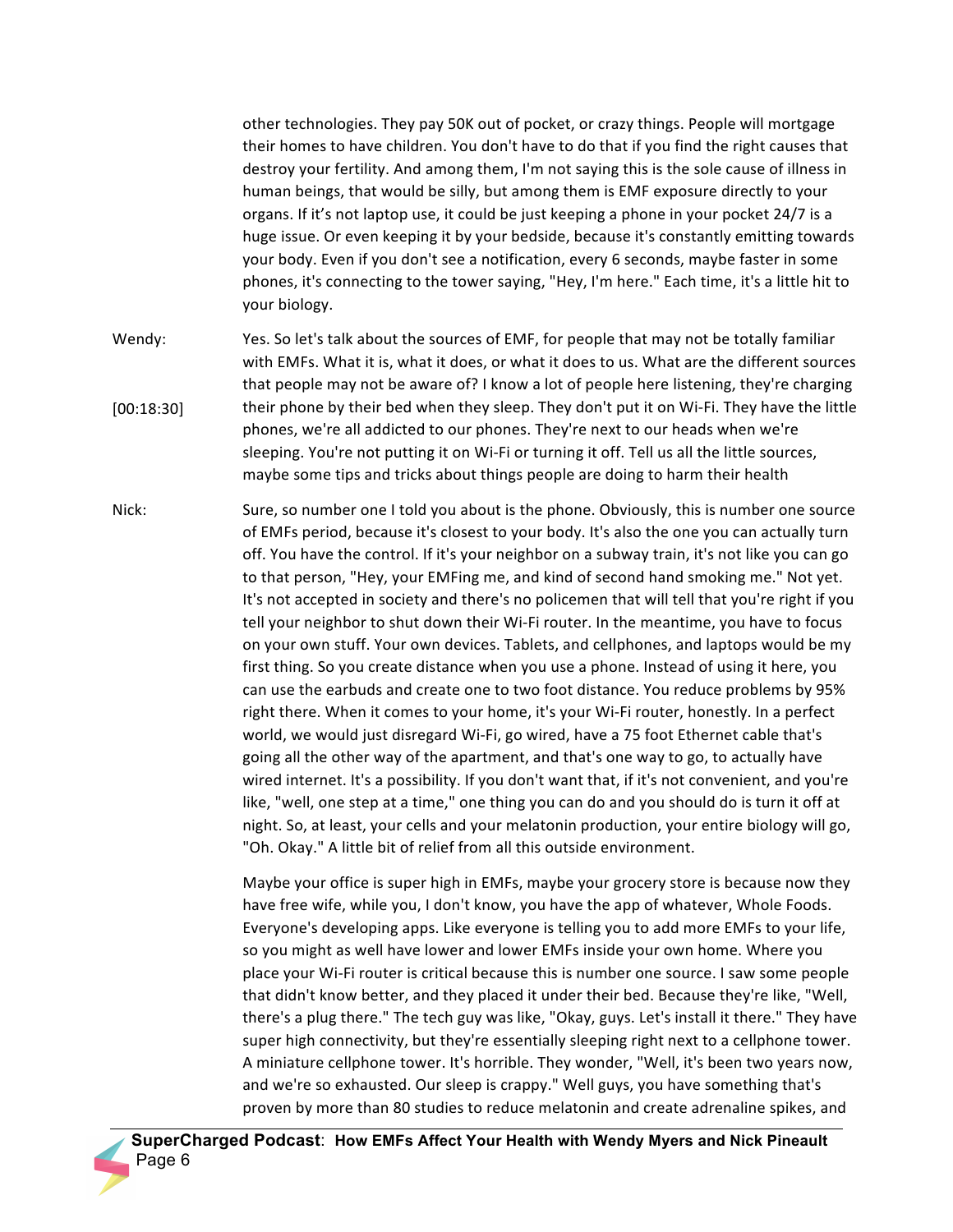spikes in blood sugar even, in certain studies, or spikes in adrenaline, stress, cortisol, there's a lot of different links. Overall, it's definitely not something you want in your sleep. So, first place that Wi-Fi router as far as possible from your bedroom or living areas, from your kid's bedroom, obviously. So, maybe in a closet, maybe in somewhere that's really remote. Then have it on the Christmas light timer. It costs about \$10 on Amazon. You can look it up. You hook up your power cord on your Wi-Fi router on this timer, so you can set it up so it goes off at 11 pm, and it comes back on at 6 am. At least your entire family, your entire house, is a very low EMFs, very high healing environment at night during seven hours. This is how, I think, you'll be able to manage to get exposed the rest of the day by all the other sources that you have little control over.

Wendy: But what about all the other people's Wi-Fi routers? In my neighborhood, when I go searching for my internet right now, there's 30 other wireless routers. It's very depressing, because I can't turn their router off. I can't turn off their electric smart meters.

Nick: Yeah, that's a thing. So there are a lot of outside sources nowadays that can be a problem. To be perfectly honest with you, the first step, I'm focusing on baby steps for people. In certain situations, let's say you take care of your own home but maybe you're in a large apartment building in New York City, right? There's cell phone antennas at the outside blasting at your window. You realize your neighbor maybe has this industrial strength Wi-Fi router right on the wall that's your bedroom head. What do you do? My advice would be like, either move. It's not necessarily the best way, the easiest thing to do. Or hire a building biologist. There's a profession in the United States. Thankfully, building biologists are there. They are almost in all states, almost all provinces in Canada, way more in Europe -- they're always ahead -- but you can call them up. Have some sort of counseling with them, advice for example, on how you can use certain paints that you can paint an entire wall with it, and it will reflect these signals very effectively. There are certain things you can put in your windows. This all sounds kind of crazy to people that maybe are new to the topic, but if you feel sick in your environment, and you just can't pinpoint exactly what's wrong with you, having this guy come over at your house, they're going to be able to tell, "Okay, are the levels very low?" Maybe there's something else. Maybe there's mold. Maybe you have chemicals. There's all sorts of crazy toxic sources at home that could be responsible for your ill health. But maybe they're going to see on their meters, they have professional grade meters, "Wait a minute, this is coming from the outside." And if you shield it for maybe \$150, "Oh my God, I feel good in my home again."

> How much would that be worth to you? That's the question. In reality, people that are ill are almost willing to do anything to get better. So, it's a major source, you have at least to be, not become paranoid about it, but you have to be aware that EMFs, now, it's a new kind of sugar. It's a new kind of smoking. And it's a new kind of environmental stress that might be worse than junk food. Maybe all these sources like depending on how sensitive you are, maybe is the worst thing for you right now. The thing that's actually taking away all that mental clarity that you used to have, all that energy, and all that good sleep, that good deep sleep that you had. Suddenly, you moved, like it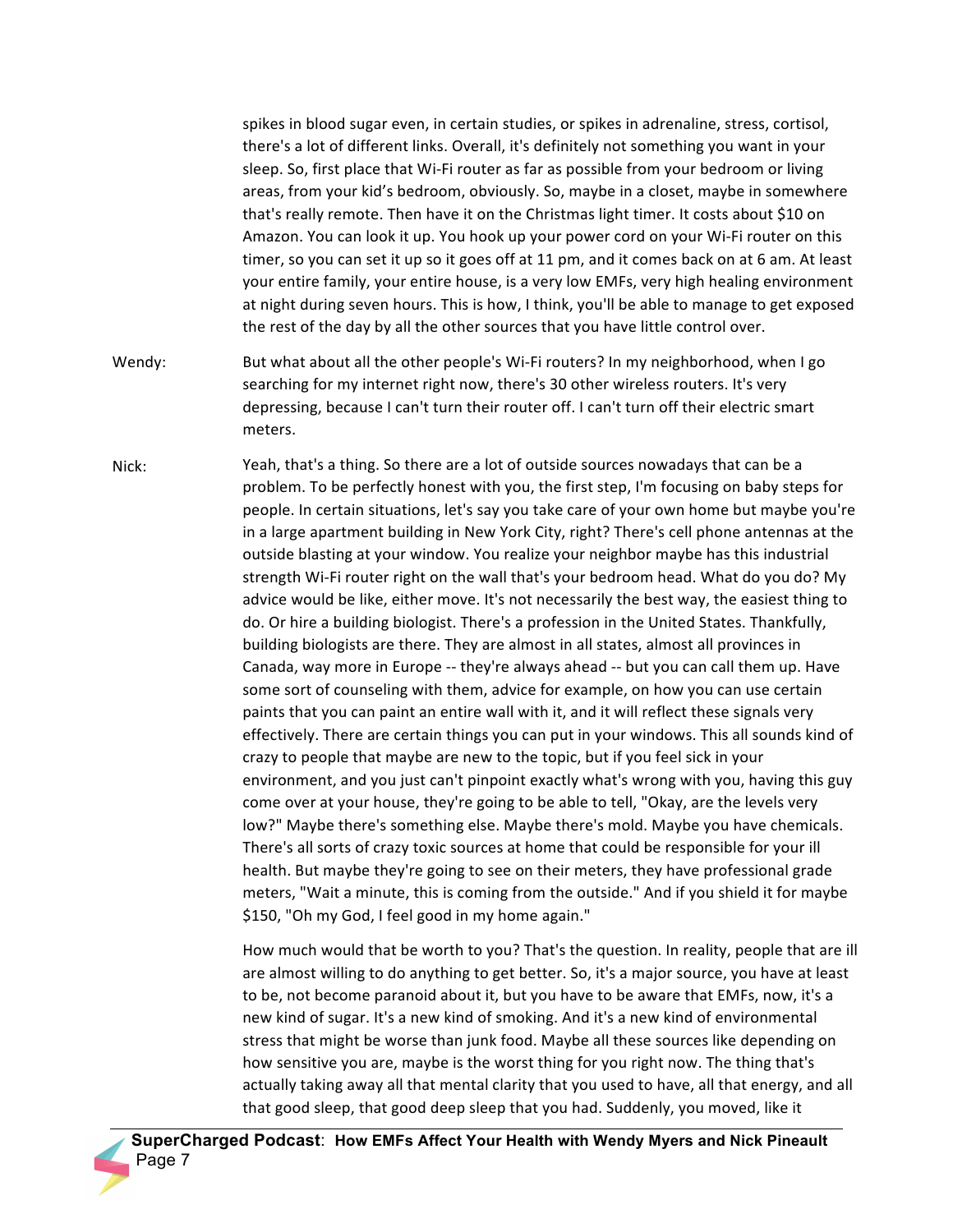happened for you, and you share that in the podcast a lot. You moved to a new place, and you're like, "Wait a minute. My sleep isn't what it used to be. I don't feel like myself anymore." Some women even report, "I'm having menopause symptoms at 41." I'm like, "Wait a minute, this is not normal." Turns out, they had the Wi-Fi router under the bed. They had their cell phones under the pillow. They had, maybe, like 30 different smart meters that are these utility meters that are essentially cellphone towers, again, that will communicate with the utility your power uses, they can be very strong, right outside their bedroom wall. So, you have to be aware of that. It's not like anyone's going to tell you to look for those things before moving in, so you have to be aware if you want to stay healthy these days. I think, and it's not just my opinion but the opinions of many independent scientists, dozens, thousands, that this is one of the main causes of chronic disease. Or one of the main contributors to chronic disease in 2017.

- Wendy: [00:27:00] And cancers. Cancers, leukemia and other types of cancers. There's a lot of research that shows that EMF are an underlying cause, because they change how our cells function. That they, energetically, they impact our body and they change how our bodies function energetically. They impact our bodies energetic field and how our bodies communicate, and how our cells work, and that's why cells will more easily mutate when exposed to EMFs, and then can grow into a tumor and a cancer. Can you talk about that?
- Nick: Sure, that's correct. There are a lot of studies showing strong links. A lot of people debate, "Oh is it credible? Brain cancer, no brain cancer?" They like arguing in the media. Honestly, for me, cancer is the last thing that happens. First you have fatigue. First you have insomnia, and down the road there's cancer. But it's true that research, for example, shows that there's a huge increase when you talk on your cellphone in a few different cancers. So, there's frontal lobe, there's Parotid gland, your salivary glands. There are inner ear cancer, acoustic neuromas.

So there are lot of different cancers that are linked with, and these are ipsilateral cancers, so same side where you use a cellphone, people get a tumor. So the link is even stronger because of that. Because it's not like you get a tumor on the left and you usually speak on the right. Well, okay, obviously it's probably not your cellphone. But if it's always in the data showing these cases, it's very strong. So, Hardell, he's a Swedish researcher, he says from all his research, and he's one of the most published authors on the topic. He says, "very year that you use a cellphone, you increase your risk of brain cancer by 8%." That's how he puts it. One study, it's going to move a lot of ink in the US, and it's going to make the headlines, hopefully, if it's not repressed or anything like that. The NTP study, National Toxicology Program, this is a branch of the US government that was mandated, I think it's part of the FDA, but don't quote me on that. The idea is that the US government paid \$25 million to have this study done on the effects of cellphones, and cellphone EMFs on rats, because when you study cancer this is actually the golden standard. Like people don't come back to us in the comments and say, "Well, it's rat studies, not human studies." "Well, okay, if you want a human study on cancer, you want someone to give you cancer, and then they confirm?" I mean, it doesn't make sense. That's why we study animals, right? This is the golden standard of research. What they found is that 30 minutes of cellphone a day for 36 years, in the human equivalent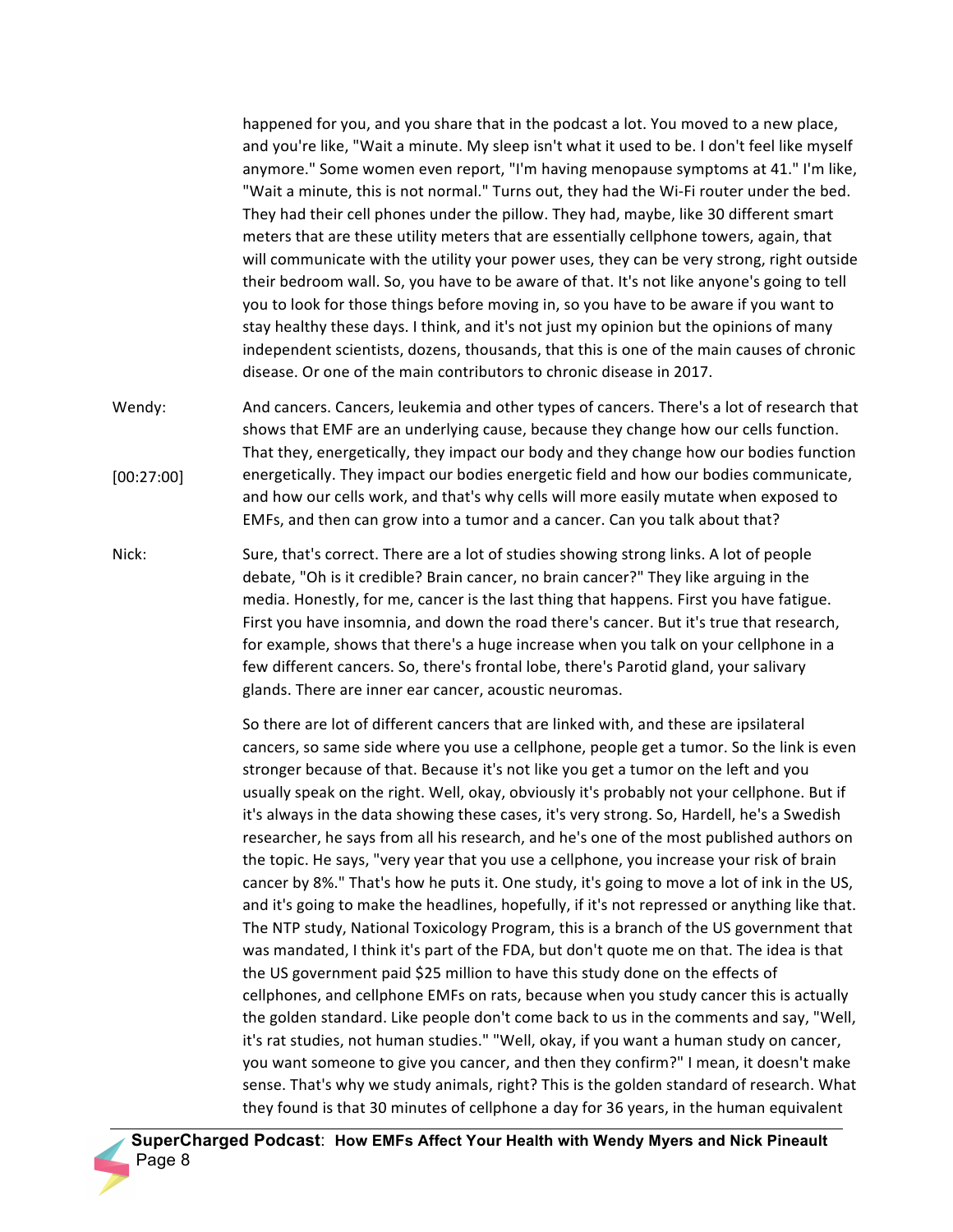compared to rats, will lead to increase in heart cancer -- and this is a very rare cancer that they almost never see in animals -- and brain cancer. These results have been prepublished, early publication there because the researchers were so scared of the results, so concerned that they decided to release them in late 2016.

Now the full report of this NTP study, that you can look it up on Google. You'll find a lot of things. The final report is due now, they've been postponing it, and postponing it. I think the industry's kind of freaking out, and even the government, they don't know what to do with it. It's like a hot potato. It's coming in, I think, it might be April 2018 now. Honestly, it might take years. Who knows if they're going to kind of, "Oh, no," because it's so credible. It is the US government, right. The researchers were not bias. They were mandated to prove, without a shadow of a doubt that cellphones are safe. It was their mission to confirm cellphone safety. They found the exact opposite. Not only that, but people who argue that cellphones are safe, they're going to say, "Well, the only thing you should look at it when it comes to health effects are the healing effects." The whole idea, why people, skeptics and physicists, and people in the IT, they all think that this is low-level radiation. So technically, the amount of radiation admitted by a cellphone cannot break your DNA, because it's non-ionizing. It's a bit technical, but ionizing radiation is like nuclear radiation in gamma rays and x-rays for example. We know that x-rays can damage your DNA. It's called ionization. It will cause cancer if you're exposed to multiple x-rays. That's a reason, in a medical setting, an x-rays serious business. It's like, "Well, we do it. But we do it with super care." But in the '50s, they used to x-ray children's feet in shoe stores, just to find the right fit for their feet. That's before they found out, "Oh, wait a minute, what are we doing?" With each exposure, it accumulates this DNA damage in your body, and eventually you might develop cancer because of that. So, that's what's happening. People are saying, "Oh, well, microwaves are not x-rays. They cannot do that. They cannot damage your cells directly." Right?

[00:33:00]

That's the argument, and that's true. But what is not said, and that's the research by Dr. Martin Pall, P-A-L-L, and the guy has discovered that EMFs, these low-level EMFs, do not directly impact the cell. It impacts a little part of the cell that is called the voltage gated calcium channels. This is a little door inside your cell that lets calcium in or out. So, it's just calcium channeling. The consequences of EMFs coming in and screwing up with these little mechanisms, and keeping the doors open 24/7 so the calcium flows in, so there's excess calcium, and inside the cell, it totally wrecks havoc. Imagine a factory where I pour molten lava in there. Then the workers are screaming around like, "Oh my God. What's happening?" It creates a lot of different things inside a cell, and it creates DNA damage that way, in an indirect manner that might be worse than ionizing radiation. So, if that's true, there are a couple studies, and I'm working on a book and another thing for my book right now. I actually looked at one study where German researchers have compared 24 hours of cellphone use and how much this damages DNA. Then, 1600 chest x-rays and how much this damages DNA, using a technique called the Comet Assay. So the Comet Assay is when you take a substance, you take a signal, you try to break DNA, and then you put a special paint in it. Then you put it across a slide. If something is super broken, you'll see a little dot that's lights, and you'll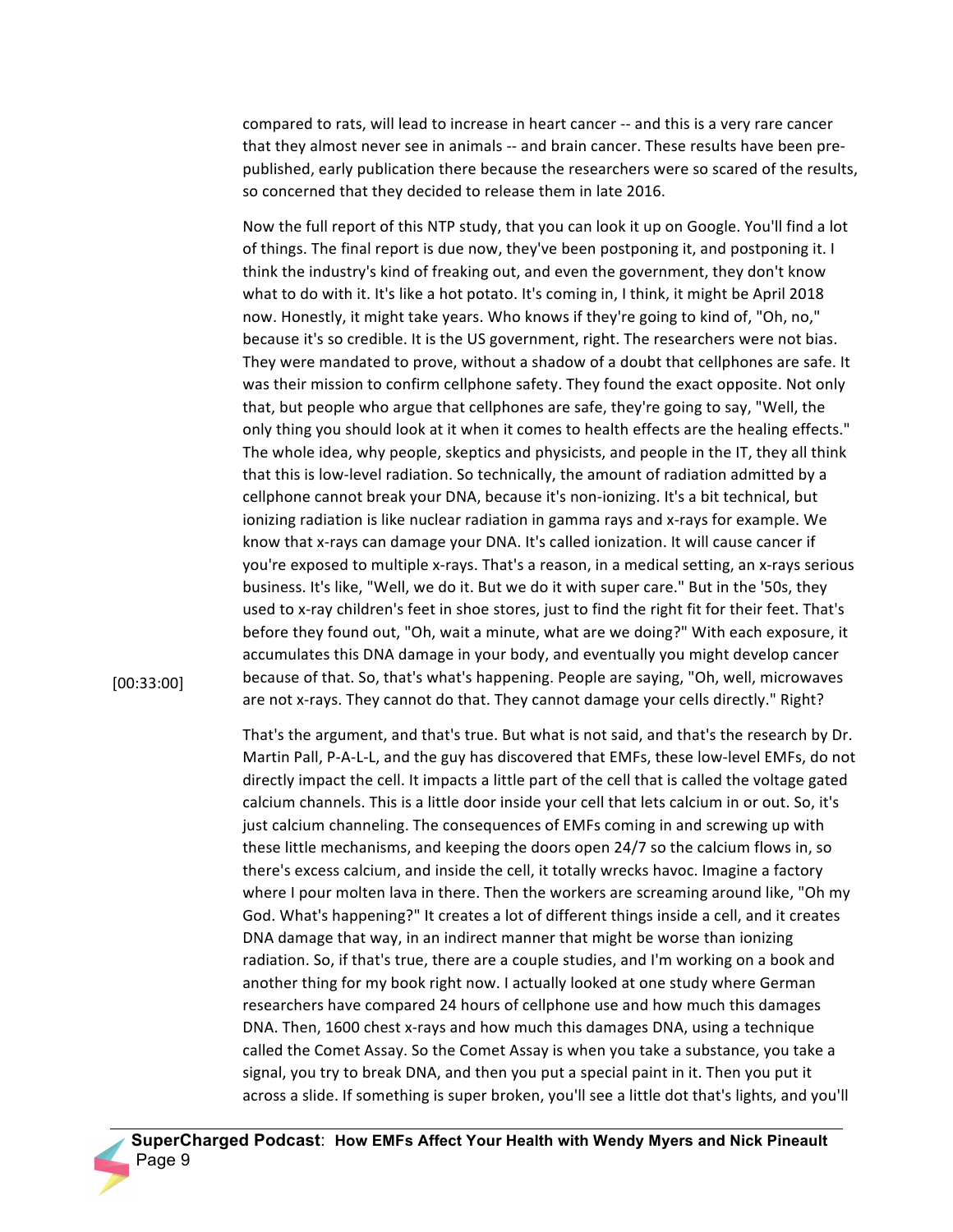see a trail of damage. This is called the Comet Assay because it looks like little comets. The more it looks like a comet, the more damage that has happened. So they compared how much damage by 24 hours of cellphone use, and 1600 chest x-rays and they found it's the same thing. If that's true, that's just one study and that's early. But it's even controversial to talk about these ideas, because it might mean, and I had this discussion with Dr. Mercola. I'm not saying it's a fact. I'm just saying, we should look at these things, because maybe we've made the biggest mistake of humankind existence, just like x-rays. I mean, x-rays, they used to be x-raying children's feet, and now you say that, you're a criminal. Well, maybe right now, we're x-raying ourselves 24/7 and we don't realize it. Maybe our children will be like, "You guys were really the stupidest generation in history, to do that." If this is even remotely true, if this is 1% true, it is very concerning and it means that we need to spread the awareness first, and then ask for safer technologies. But, you know what, Wendy, no one in the tech industry that I know of -- I want them to reach out to me -- is studying, "How can we make a signal that is fast, that is effective, that is wireless, and that is bio-compatible, that does not disrupt these little doors in our cells. And maybe that does not disrupt the human bio-field," which is another aspect, completely different. How many factors are disrupted inside the human bodies when exposed to these foreign man-made frequencies? We don't know. We don't know. And maybe there are mechanisms that we don't even think about that are quantum and like super ... I don't know.

But, we need to be, I think, we act as a society right now, and it's not you, it's not me. We didn't develop Wi-Fi, but we're users. So, I mean, we participate in that, and we're like, "Oh, okay. This is a natural thing to do now. It's so fast." Right? It's so fast, but our safety standards don't have time to catch up. I think it's irresponsible, simply. We need to stop. Some people are doing that for 5G. They're like, "Wait, guys. Let's not blanket the environment more." Like, "We're already in deep trouble right here. We think so." So, let's put an end. Not stop technology, but let's put a pause, get some experts in a room, and say, "Okay." Like the antenna guy, and the screen guy, and the iPhone guy, and then doctors, and then cell biologists, and then people, bring Harry Massey and Wendy Myers there to talk about the bio-field, I don't know. But get them in a room, and then figure out, "Wait a minute. This signal disrupts cells. This one does not. This one heals." Right? Because PMF, I mean, in medical settings, it's crazy. In medical settings, more and more PMF devices are FDA approved. Used by the government. Used in hospitals. And it's totally fine that EMFs are healing. It's totally accepted. It's not even bizarre to say that. But if you say that EMFs can damage you, you're a quack, and it's impossible. "Well, how is that possible?" So, what if I have here a medical device that's a PMF that can do, for example, electrochemotherapy. I don't know if you've heard about that. You put a device on the brain, and it opens up the blood-brain barrier to let chemotherapy go in. Because usually, chemotherapy, it's blocked by the natural barrier around the brain, so it's not very effective for brain cancer. So you can use a PMF device to let that poison that's going to heal, which is chemotherapy, get into the brain. Well, the same signal, a little bit weaker, of course, is used by a cellphone next to your head. So, essentially, a cellphone is a medical device that opens up your blood-brain barrier every time you talk on it. Well, there's a lot of studies about that as well. So, it's kind of

[00:35:00]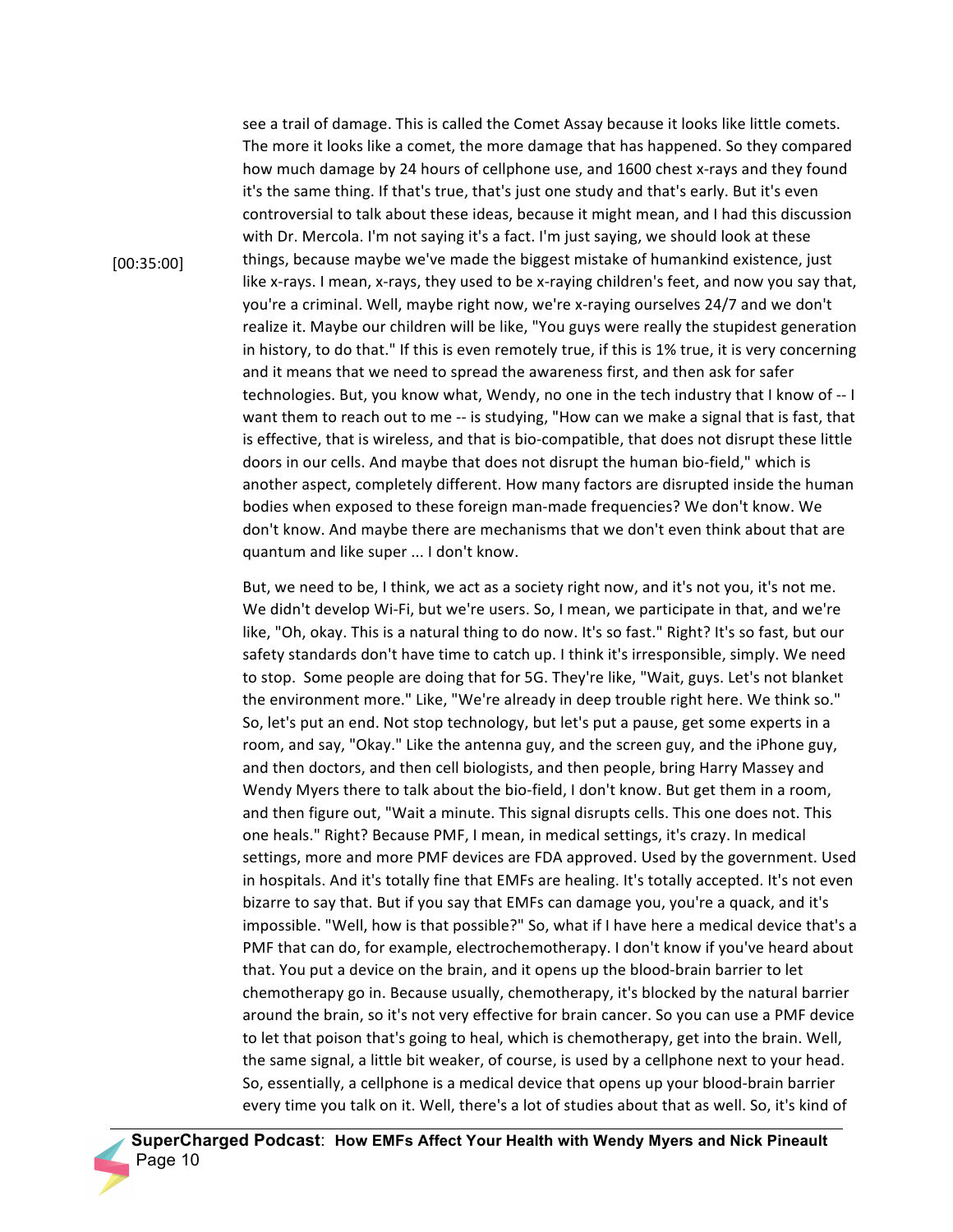bizarre. It's very crazy that there are these two different things happening at the same time. It's okay to heal, but there's no way it damages us. I just don't get it.

- Wendy: [00:40:00] Well, you know, it's about money. I mean, just the fact that the government is mandating a study to show that cellphones are safe. Unfortunately, we know that in the US, big corporations spend a tremendous amount of money lobbying to get our government to pass laws that favor them and their products. It doesn't take a rocket scientist to figure that out. It's going on around the world. But, you know, the fact of the matter is a lot of people are becoming very ill, and even capacitated to the point where they can't work because of EMF sensitivity. They go to their doctor, and they run all these tests. They can't find anything, or they try to give them drugs. Unfortunately, I want to bring awareness to people listening, that if you or a loved one is very, very ill, chronically fatigued, can't think to the point where you can't work, you want to be looking at EMF sensitivity as one of the underlying root causes. Let's talk about some of the other symptoms of EMF sensitivity. What can someone be experiencing when they're sensitive to EMF?
- Nick: Sure. Very commonly cited symptoms from, some call it EHS, electrohypersensitivity, I don't even think it's a good term. Honestly, 1 out of 3 adults, according to Magda Havas, has mild to moderate symptoms of electrosensitivity. Maybe that's 100%, it's just that we don't know. Because if you go into nature and have zero signals, hopefully there's not a cellphone tower nearby. But let's say if you're in a zero EMF environment, almost everyone feels better. So, is it the sun? Is it the grounding? We don't know, but the fact is everyone feels better off EMFs, even if you don't feel it. So that's something I want to stress. Then, the symptoms. Fatigue, obviously. Just a lack of mental clarity. Dizziness. Some people are nauseous. Some people will get tingling, burning sensations, redness, like skin symptoms, some people get them. That's kind of crazy. That's visible. That's not in the head, it's visible. You put a Wi-Fi router next to them, and they break in hives. It's almost like they're, they're almost Celiac, like they're auto-immune to these signals, somehow. Insomnia, poor sleep.

Another big one is heart palpitations or arrhythmia. Because I talked about BGCC's and these calcium channels that open. Well, the greatest concentration of calcium channels is found in the heart. So it is very disruptive. And obviously the heart is what is electromagnetic. It creates a field. It creates a bio field. Then when you look at an EKG, you can look at these signals. Right? I'm not making this stuff up. It's decades old, this technology now, that we know the heart is this generator of electricity. Obviously, it kind of makes sense that if you put a cellphone in your shirt pocket, it can disrupt it. A lot of people, it's not even a cellphone, there's just Wi-Fi in your room, and they feel their heart going, "Boom, boom, budump. Boom, boom, boom." All over the place. Their heart rhythms are either very elevated, blood pressure very elevated. All these symptoms, can ... It sounds like its everything. Well, it is. Because for different people, they will respond differently. Like, I heard from people that are very electrosensitive some of them will start having tinnitus after a couple minutes. Then, they're going to start having brain fog after a couple hours. Then they're going to get muscle weakness after a couple of days. So, it's gradual. When they do studies around people, to kind of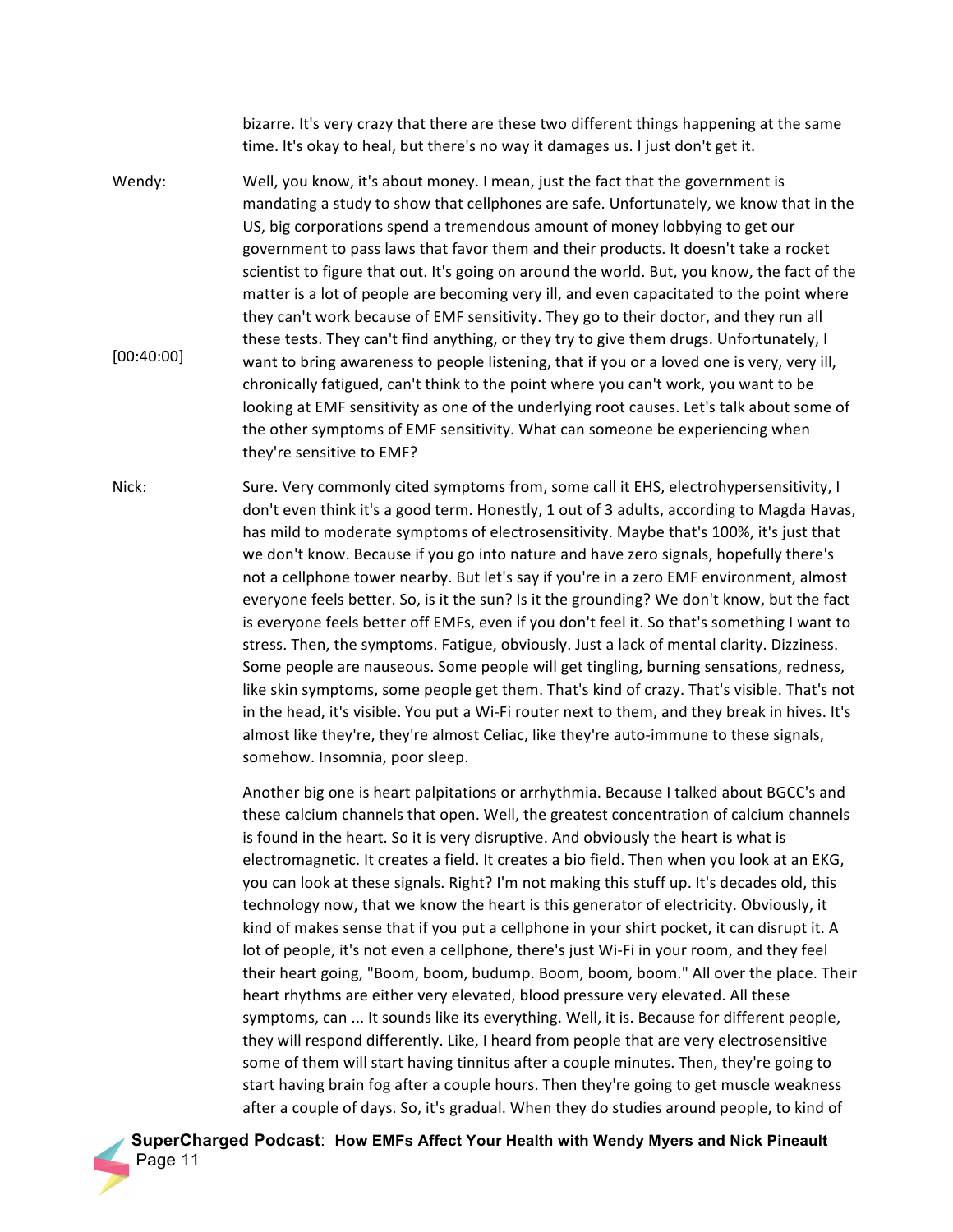prove, "Is it all in the head? Is it real?" They use a cellphone for a couple minutes, and it's not the way we're exposed to these levels. These people that are EHS, or that have this toll on their body, it's over time that this is creating that. Just with heavy metals, like you talk about all the time, or with chemicals, it's over time. It accumulates this damage and if you don't go in a low EMFs environment, you're essentially a Celiac person that's gorging on Wonder Bread. It's like, you're essentially, you're trying not to gorge on it, but somebody is throwing bread at you, or flour. You're like, "Oh." You're getting hit all the time. Your body never has rest, right? So, all these symptoms can be part of that. One way to verify that, and this is a challenge I recommend for anyone listening to this, is just to turn off your Wi-Fi router at home for a couple of nights straight. Turn off the circuit breaker to your room. To even remove all of the electrical fields, that's another EMF that can be in your room, just electricity itself can be damaging or stressful. Then remove your cellphone or put it in airplane mode. If you feel better, well, there you go. There you go. You're EMF sensitive now. I am. I know if the Wi-Fi is on, I cannot get my testosterone, libido, mental performance to be what I consider normal. I go back to normal when the Wi-Fi is off at night. It's still on during the day.

Gen loves ... and I just want to stress this, I'm still using Wi-Fi. I'm not perfect by any means. I'm not freaking out about it every single day. That would be silly, and that would even put you in a stress response that maybe is worse than the EMF itself. But I am aware that when I spend a lot of time in coffee shops, I feel drained a little bit more, and I need more rest. So, you need to be aware of that, and you need to be very aware that this is real and this is happening, and listen to your body even more. Even if that's not a very scientific thing to do, it's true. You have to listen like, "Wait a minute, I feel really off in this room." At the Mindshare Summit, it's a business event in San Diego three months ago, the levels were off the charts. This is a health conference, but you have these strong Wi-Fi routers. So some people were a little bit dizzy, very sensitive people, obviously most of them were not. But, it's like, you have to listen. Like, "Wait a minute, if I feel something it's probably real. Where does it come from? Is that something I ate?" It can be something in the air. It can be, I don't know, fresh carpet that's like emanating all these chemicals. But it can also be these EMFs that you cannot see, you cannot feel, you cannot smell. So it's hard. One thing I recommend is getting a meter. If there are petitioners or health conscious people listening to that that want to go a little bit deeper and invest a little bit in their health, when it comes to EMFs, it's really having a meter, honestly, that helps you figure out, "Okay, am I kind of paranoid here? Or are the levels off the charts?" At least you can verify, you know.

Wendy: What kind of meter do you recommend?

[00:46:00]

Nick: It's called a Cornet ED88T, like Tom.

Wendy: Can you spell that?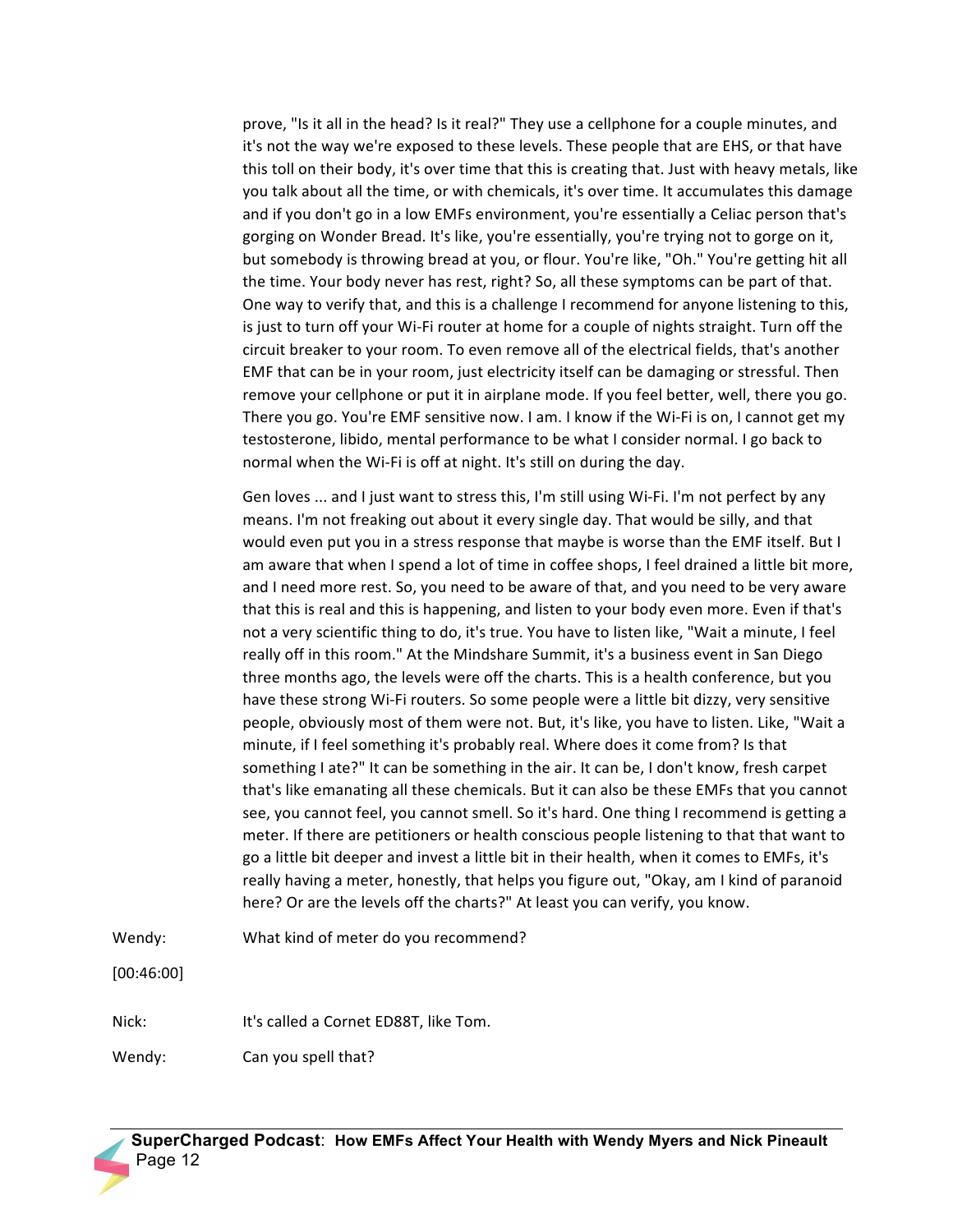- Nick: Cornet. Yes. C-O-R-N, like Nicolas, E-T, like Tom. Cornet. So, this one has three different functions, and it's under \$200 on Amazon. This is the one I recommend. This is the one I use throughout my book, also, to give examples of levels that I've read in my apartment at the time of the writing. So, I tell you what's the difference between a cellphone and a Wi-Fi router. What's the difference between a Bluetooth signal, or a breaker box, or all the sources of electricity you can think about. So, to help people put number on things. Because, it's kind of, "Okay, what's a high EMF environment? What's a low EMFs environment?" You've got to put numbers or have a scientific approach to it. You can actually test out your bedroom and see if your Wi-Fi router is too close to it, if you have a meter. Following my guide, you can do that. You can also, I don't know, you're in your hotel room. That's something I do all the time. I go to a conference. I'm at a hotel, I'm like, "Okay." I tell my wife Gen, she knows, "Okay, you're going to do your thing." I have my meter, and I walk around the hotel room. I'm like, "Oh, wait a minute, these levels are off the charts." I find that the Wi-Fi router is hidden, like I don't know, like under the desk or something like that. I'm like, "Oh, there it is, and I find a source because I can pinpoint exactly where it's coming from. Then I can turn it off at night, and sleep like a baby and prepare myself for business. So, it's just these things. Like, if you travel a lot, or if you want to know whether your environment is, instead of being paranoid, you'll know the numbers. Having a meter is a really sane thing to do
- Wendy: And having a meter in your home, and testing around your home, you can find sources that may surprise you. Like, you could find a Wi-Fi signal coming out of your television that you didn't even know was on that you could turn off, that you weren't even using. There's Wi-Fi signals coming out of the newer refrigerators and other types of appliances around the home, that you may not even be using that might be feeding information or to an app, even, in your phone. So, there's lots of different sources that you can ferret out by using one of these meters
- Nick: Definitely. And this is something that I didn't talk about, that maybe just ... I know we probably have to wrap this up eventually, but internet of things, I just don't want to talk. Because people are going to see that in the news. They're going to hear about it. Some call it IOT, internet of things. Internet of things is just, it means that everything is going to be interconnected. So, my Wi-Fi router obviously gives me internet in the home, but then I have my computer and I'm talking to Wendy on Skype. Maybe my mouse is wireless to my computer. But then, there's also my toaster. So that way, I'm on my computer and I'm like, "Hey, toaster," I don't know, "preheat," or whatever. You click that. And I have my coffee maker. Boom. So everything is interconnected. My thermostat, my lighting, everything is interconnected. So, all of these sources, some of them, you'd be surprised, can be as powerful as a Wi-Fi router. Even a wireless, for example, device like a gaming console. Like the Xbox 360 I have, I play Lego games with Gen, oftentimes. Can you believe that this thing emits almost as much as a cellphone or a Wi-Fi router? But then, here's a twist. When I turn it off, I push a button, I'm like, "Okay. I've had enough gaming for one day." I turn it off, and it's still emitting 24/7. I'm like, "Why is that?" Then I unplug it, and now it's fine. It's not emitting. So you need to unplug appliances when you're not using them. That's the truth. Unless you have a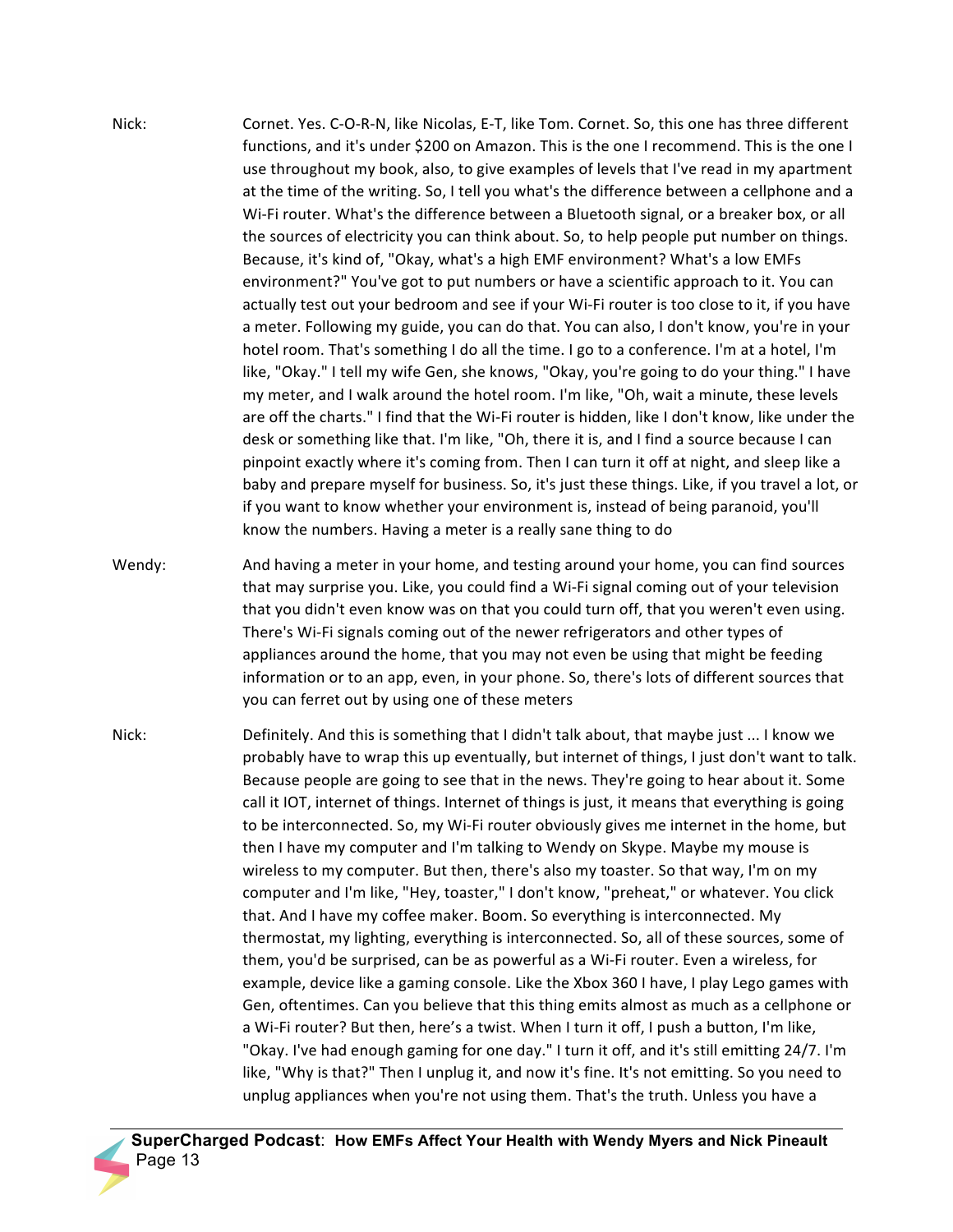meter to verify that the little chip inside that sends a wireless signal is not smart. Somehow they've built it in a way, and that's going to be wasteful for your energy consumption, by the way. So that's kind of crazy. It's emitting a signal that's essentially needless. The console is not in use. You think it's off, but it's not. So, all the hidden sources around the house, you mentioned like smart appliances. Yes. I mean, now your new LG or Samsung fridge will be connected to your AI and you can talk to him to like, I don't know, Bill your new AI in your fridge, and say, "Bill, I want some bananas for tomorrow morning." Then Amazon's going to bring that over in, I don't know, little drones, or whatever. This is just a couple years down the road. We laugh at that, but it's the future. This is where it's going.

Wendy: People do that right now with their Alexa. Where they're just ordering, "Hey, Amazon, I need some," whatever, "some new toilet paper." People are doing that right now.

Nick: [00:51:30] Exactly, so if you get on that craze, that's the thing, I guess my last message would be not to go back to the Stone Age. That's not the question. I think we need to be careful about jumping on the new technologies because once you hear about the problems with 4G, if you decide to grab the new iPhone ... Well, iPhone X, I don't think is going to be on 5G. I think maybe it's going to be like iPhone 15 or something in three years from now. But, when 5G comes out, if you're a user and if you decide to use it, you are part of the problem. If you are aware that it is a problem in the first place. But if you're aware this is a problem and you still decide, "You know what, the speed is too good, and I want to download HD videos in six seconds," you're going to be part of the problem. Because if you do not participate in the technology, if you chose, "You know what, I'm going to stick with my old phone a little bit longer. I'm going to talk about it. I'm going to talk about your work, Wendy, you had so many great interviewees about EMF. Talk about my book," Whatever it is, I don't know. But if you talk about it, and you avoid the technology, well the telecom companies are not going to make a dime on the technology. They're going to lose money, in fact. They're going to install all of these antennas that cost trillions of dollars and they're going to be like, "Well, users don't like it. They demand safer technology." Well, guess what? They're going to have to go back to the drawing boards, and then come up with healthier stuff.

> It's the same things as the food movement, guys. It's the same thing. If we demand organic, grass-fed, healthier, sustainable. Companies like Walmart, now, are the number one sellers of organic foods in the US, if not the world. It's what happens. Costco. Like all these corporations that see money in a new health trend that's healthier for the planet will jump on board. So if having a safer version of 5G, let's call it, I don't know, healthy G. I don't know. If there's a safer option out there that can make these companies money, they will develop it. The first company that's going to do it is going to be rich. So, everyone's going to jump on board. It's only a matter of being very prudent, reducing EMFs at home, and then talking about it. Because it's a huge topic, and it's not crazy. I mean, my book is the Non-Tinfoil Guide to EMF. There's a reason I chose this title. People think it's totally like quackery and BS. It's not. It's not. Even one guy that's a pharmacist send me literally, an email that really got me shaken up. At the beginning when I publish my book, I sent him the book, and I'm like, "I know you're a skeptic, but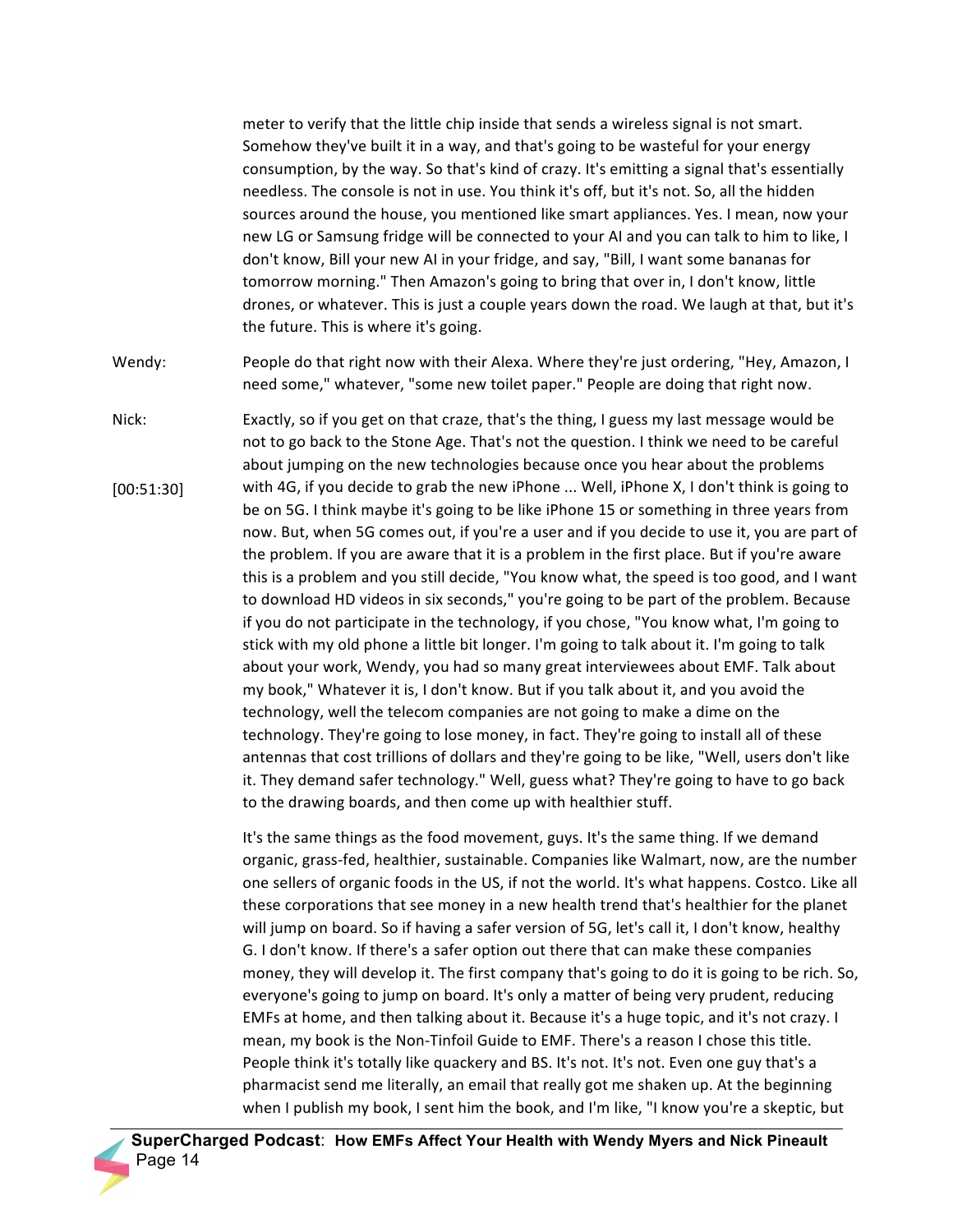please read the research." He told me, "Nick, you should quit." He's like, "Nick, this is not serious work. You cannot go around with a meter. It's BS." He didn't even read the book, obviously. He just skimmed through it, and he's like, "No. It's a non-issue." This guy's going to be sorry in 10 years when he realizes that he doesn't have a sperm count, and the reason he cannot have a baby with his wife is because he didn't believe me. So, it's just like, "Don't take my word for it." Look at the science, and then take the precautionary approach that I recommend is to just be careful with these technologies. And be very skeptical.

- Wendy: Your book, The Non-Tinfoil Guide to EMF, it's one of the best books out there about EMF. It's incredibly well-researched. It's well-written. I highly recommend people, if they want to learn more about EMFs, the dangers of them, and what they can do to protect themselves from EMF to go get it on Amazon.
- Nick: [00:55:30] Thank you very much. Thank you for the endorsement. I know, the response has been incredible from people in the health field. I feel that even practitioners, even healers, people in the acupuncture, or so many healers know that this is an issue, but they don't know how to talk about it. They don't know exactly what the problem is. No one wants to feel like they sound crazy. that's the truth. At the beginning, my self-confidence was shattered. Just publishing the book, I'm like, "What am I doing? Am I overstating the issue? Am I doing some fear-mongering?" Like, "I don't want to talk about a topic and make it sound so big and so fearful, but in truth it's not." This is not the case, people. The independent research is so strong, and people that are at the forefront of healing are seeing it in their patients. Dr. Klinghardt, Dr. Joe Mercola, who's spreading so much great information on the topic, and he's publishing a book next year on the topic. I'm actually looking forward to it, because there's going to be way more stuff than I talked about. It's evolving. Everyone in the health space, right now, that is independent, and that is staying sane one the topic, is seeing that people are getting sick. It is true. People are getting sick, and we need to talk about it. We need to do something about it, right now.
- Wendy: Nick thank you so much for coming on the show. I knew I was going to love this podcast, because you're just so eloquent and well-spoken about it, and clearly you've done a vast amount of research. Thank you so much for sharing your knowledge.

Nick: You're welcome, Wendy. I had a blast. Thank you.

Wendy: Everyone, thank you so much for listening to the show today. This is the Supercharged Podcast. My name is Wendy Myers of liveto110.com [myersdetox.com]. I hope today's show helped you make some distinctions that help to energize your life, improve your energy levels, and your health, so that you can reach your health goals. That's why I do what I do. I want to help you make those distinctions and get those tips, those practical tips that you can start engaging and utilizing right now, to improve your life. Thank you so much for listening. If you like what you heard on today's show, please go leave us a review on iTunes. It's the Supercharged Podcast. I would appreciate you taking two minutes to do that, so we can help as many people as possible. Have a fantastic day.